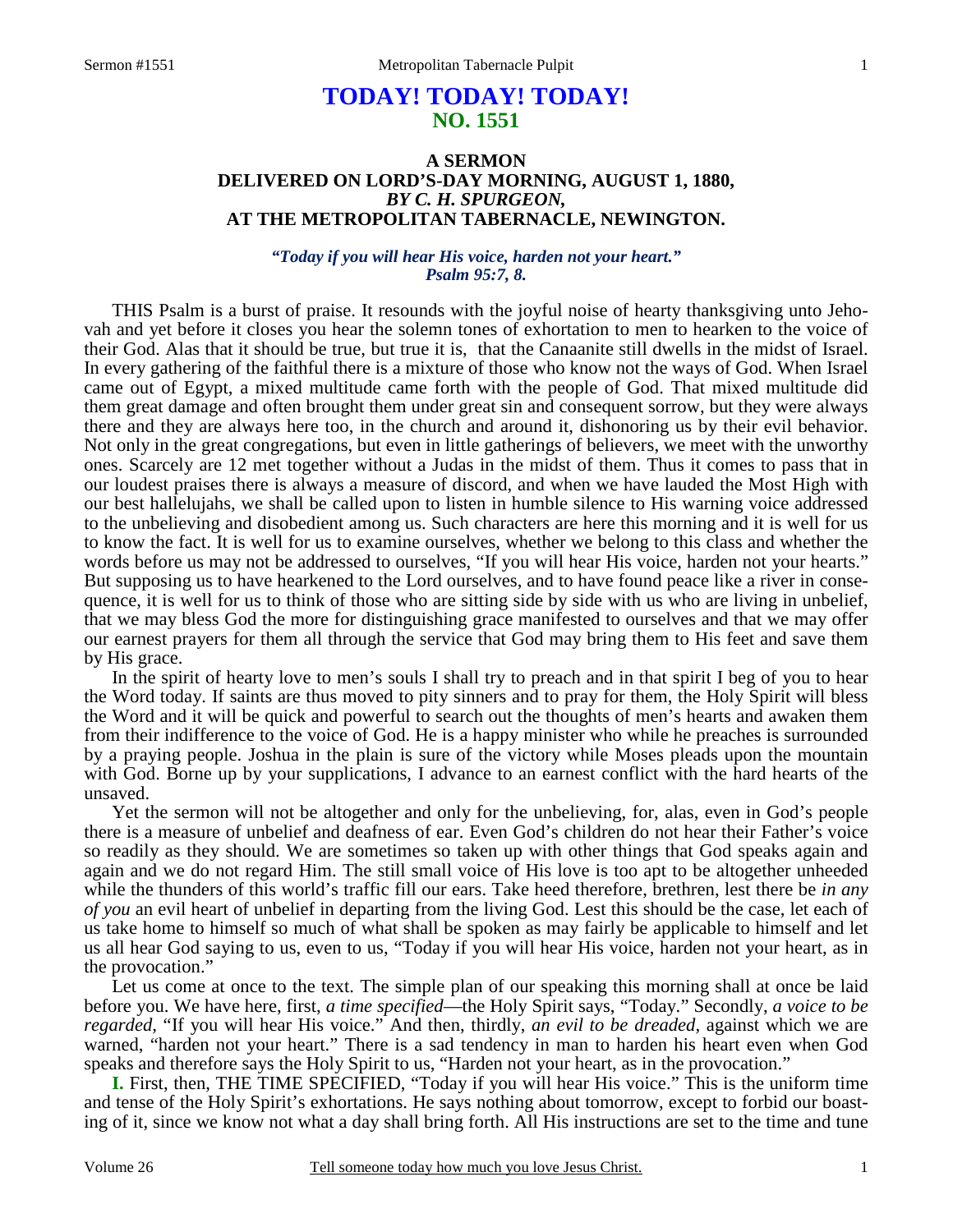of "Today, today, today." He speaks of pressing and immediate necessities requiring to be supplied "today" and of urgent duties which must be fulfilled "today." He says, "Consecrate yourselves today to the Lord." "I command you this thing today." "Son, go work today in my vineyard." Therefore, "Today if you will hear His voice, harden not your heart."

 "Today" is *a time of obligation*. Every man is under a present necessity as a subject of God to obey his Lord today and having rebelled against his God, every sinner is under law to repent of sin today. "Repent you therefore and be converted, that your sins may be blotted out," is the cry of Scripture to every one who has sinned against the Most High (Acts 3:19). What if I should repent tomorrow, yet it will be a sin to remain impenitent today. What if I should believe in Christ next year, yet will it be a heinous offense to have been an unbeliever this year. I have no more right to continue to disobey than I ever had to disobey at all. When the law of God has been broken, it is still binding and every fresh offense against it is reckoned to our charge. We are bound to confess and forsake sin now and delay increases our sin. I met with a striking sentence in the works of William Mason, which is well worthy to be written among your memoranda, "Every day of delay leaves a day more to repent of and a day less to repent in." What if this day shall be the last I live? Shall it be spent in refusing to hear the Word of my Maker? Shall my last breath be spent in rejecting my Savior? God forbid! I see that I am bound as His creature to obey Him and as His sinful creature to seek pardon of Him. Help me therefore, blessed Spirit, to attend to these things this day without delay.

 Remember also that today is *a time of opportunity*. There is this day set before us an open door of approach to God. This is a very favored day, for it is the Lord's day, the day of rest, consecrated to works of grace. Today our Lord Jesus rose and left the dead that He might declare the justification of His people. This is a day of good tidings, therefore, beloved. I pray you seize the golden moments. On what better day can you seek the Lord than on that day which He has hedged about and set apart that you might spend it in His fear? Is it not our Sabbath? No day can be more fit for ceasing from your own works that you may rest in the work of Christ. Is it not the first day of the week? This day creating work began, why should not the new creation begin in you at this good hour? Today the fiat of the Lord went forth and there was light. O for that fiat to be heard within your souls that you might have light. It is a day of grace today, a day of gospel preaching, a day of an open Bible, a day of promises, a day in which the Spirit of God comes to work with men, a day in which Jesus Christ is set forth evidently crucified among you, a day in which the mercy seat is approachable, a day in which justice is God's strange work, but in which mercy is His joyful occupation. These are days which kings and prophets waited for and saw not—blessed days when mercy keeps open house for all hungry souls and when whoever will, may come and him that comes shall in no wise be cast out. You cannot have a better time for coming to Christ than the season prescribed in the text—namely, "today."

With some of you it is a time of choice opportunity, for you are in good health and possess the powers of clear connected thought. How much better is such a day than the gloomy period when you will lie sick and near to death! That poor brain will be distracted with a thousand cares and fears, how will you, then, be able to grasp the solemn truths of revelation for the first time? It is ill to be setting your house in order at the moment you are leaving it. You may have enough to do even to draw your breath, while those who watch you will need to wipe the clammy sweat from your brow. It will be a poor time for these weighty matters then. It may be you will be low, or faint, or delirious, and it will be hard to be without God then. Many have said to me, when I have seen them dying, "If I had a Christ to find now what should I do?" Do avail yourselves, dear hearers, of the time when your reason is yet upon its hinges and the windows of your minds can yet admit the light. Seek the Lord while yet your health is continued to you. The day of strength should not be wasted, nor should our youth be thrown away, but while vigor lasts we should press into the kingdom. Today, then listen, for today is an opportune time.

 Remember also that you are sitting in the place where God has saved thousands of souls and you are listening to one who, though in himself is utterly unworthy, God has used for bringing many to Himself. Perhaps you have come from some distant part of the country where the preaching has not been a power to your soul. The very change and novelty of the minister's voice may be helpful to you and you may this day be more inclined to attend to the gospel than you have been on other occasions. It is therefore a time of opportunity. Hoist sail while the wind blows. Men say, "Make hay while the sun shines," and I say the same to you. While the rain of grace is falling, set your souls under the sacred shower. He who goes into a battle and wishes to be wounded will soon meet with a wound and he who wishes the truth of God to lay him low will not be long untouched by it. Everything around seems today agreed to help the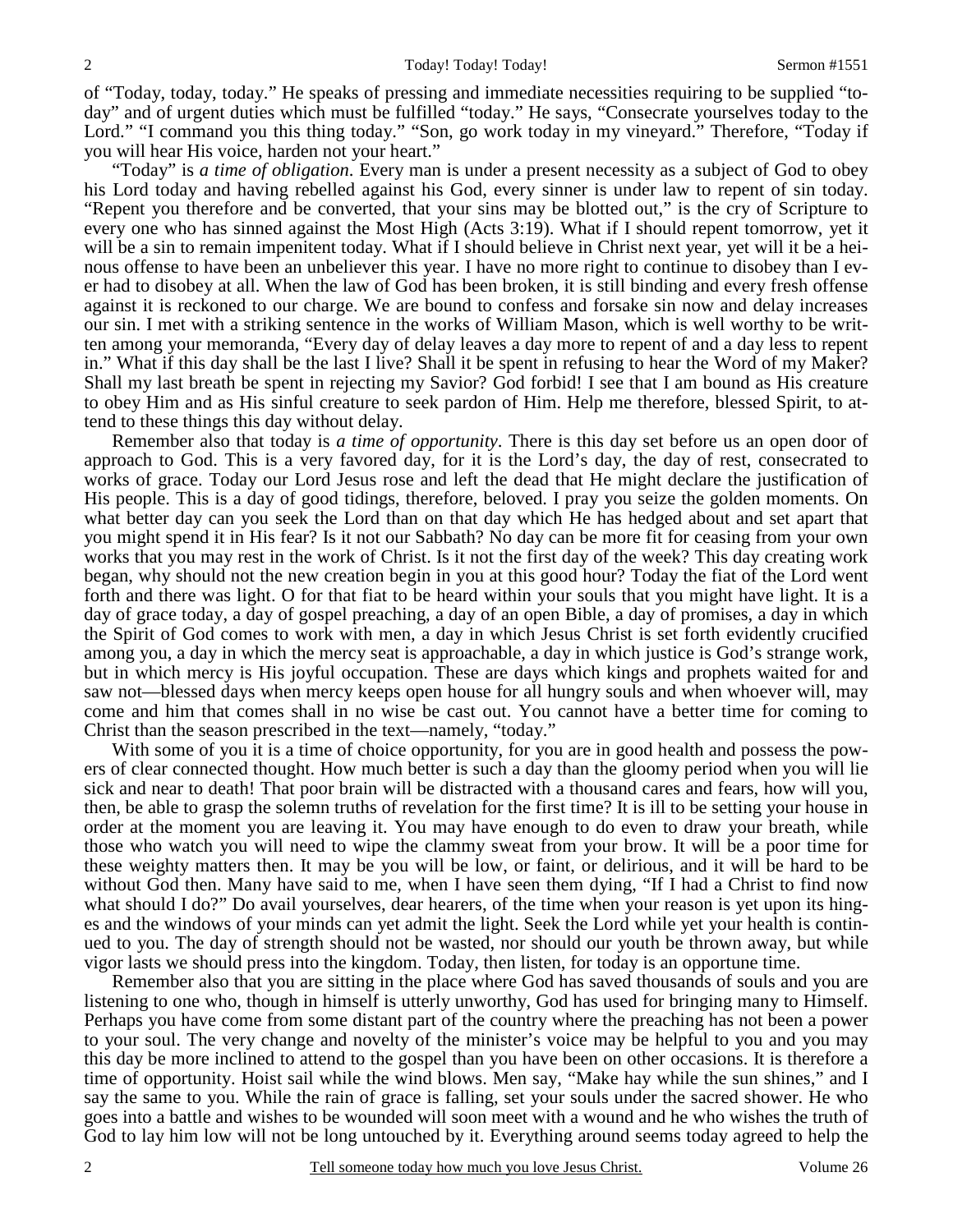soul that will at once come to Jesus. The day, the place, the people, the preacher, all make it a time of opportunity to many of you.

 Remember how Paul tells us plainly that it is *a time limited*. He says, "Again He limits a certain day, saying in David, today if you will hear His voice." Today will not last forever; a day is but a day. When days are longest, shadows fall at last and night comes on. The longest life soon wanes into the evening of old age and old age hastens to the sunset of the tomb. It is a limited day. A day, but only a day. How very limited life is in many instances! How many are born but never reach complete manhood! How many pass away before they have fulfilled one half the allotted age of man! How many lives are extinguished as a candle is suddenly blown out. This thought ought to make us listen to the divine voice which cries, "Today." "Today." The thought of death has often brought men to decision. They tell us in the old histories that Peter Waldo, a certain eminent merchant, had lived a thoughtless, careless life, but as he walked the streets of Lyons, his friend, who was apparently in good health, fell dead at his side and Waldo at once sought the Lord, believed the gospel and preached it to others. According to certain writers, he became the founder of that wonderful people, the Waldensians, who maintained the truth of God through many a century when the whole earth was covered with Papal darkness.

 Oh that some of you would become so conscious of your own frailty as to perceive that you are standing on the brink of everlasting woe; thus may you be moved to seek your God at once and find your Savior today. Reflections upon death have often driven men to Christ and so have worked life in them by the blessing of the Holy Spirit. In a book entitled, "Wonders of Grace," by a Primitive Methodist minister, I met with a story which pleased me much. A young man in Berlin who was sick with fever was attended lovingly by a young doctor who was his bosom friend. He lived in apartments. His careful friend ordered him to be moved into the darkest part of the room, because the sunlight was too much for his eyes. It was a singular providence that the bed should be pushed close against the wall, which was only a thin partition separating the apartment from the room in which lived the landlord of the house. While the sick man lay there, possibly with his mind somewhat wandering in the fever, he was astonished to hear a voice whisper in his own tongue a verse which may be translated thus—

*"Today you live, yet, Today turn you to God; For ere tomorrow comes You may be with the dead."* 

Some other words followed which he did not hear so well, but presently in a louder voice he heard the words repeated**—** 

*"Today you live, yet, Today turn you to God; For ere tomorrow comes You may be with the dead."* 

Over and over again those same words were whispered or spoken close to the spot where he was lying. It so impressed him that when his young friend, the physician, asked him how he was, he looked at him earnestly and replied**—** 

*"Today you live, yet, Today turn you to God; For ere tomorrow comes You may be with the dead."* 

The physician took his hand and said, "Your pulse is better, but if it were not for that I should think you worse, for you are evidently raving." To this he received no answer but a repetition of the lines. He could get nothing out of his patient but that verse, spoken with an awe-struck look and thrilling voice. The young physician went home thoughtful and when he came next time he found his friend much better, sitting up in bed, reading the Scriptures. The two sought and found the Savior, for those warning words had drawn them across the boundary line and made them decide for God and for His Christ. How came the lines to have thus sounded in the sick man's ears? Was it a dream? Did an angel pronounce the warning? No, it was a little boy who had failed to repeat his lesson to his father and had been made to stand in the corner, with his face to the wall, till he knew the lines. He was saying his task over and over and over to himself, in order to fix it on his memory and God was using his voice through the partition to bring a heart to Himself. How various are the methods of mercy! Dear hearer, there may be something quite as odd and yet as ordinary about your being here this morning. Some simple circumstance may have stranded you on these shores, where divine love waits to bless you. You are not in the place where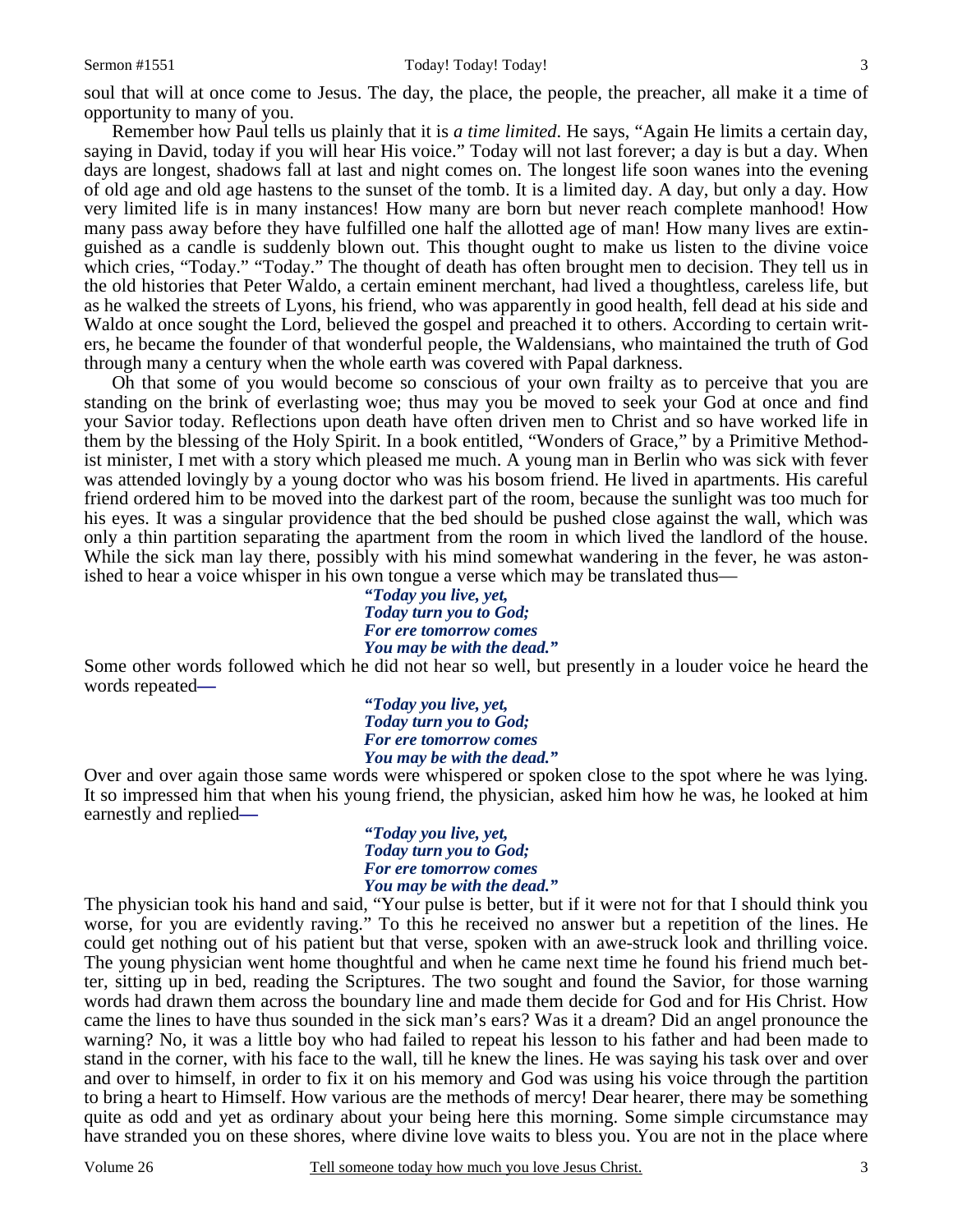you usually attend—perhaps you thought it too far to go on such a wet day and you have turned in to worship nearer home. May God overrule it for your eternal good. May the Lord impress you with the fact that the day of grace is limited. Mark well the truth that today is the only time that any man has and therefore he had need be up and doing—

> *"Our time is all today, today, The same, though changed and while it flies, With still small voice the moments say, 'Today, today, be wise, be wise.'"*

A word, however, of encouragement before we leave this point. It is *a time of promise,* for when God says to a man, Come to Me at such a time, He, by that very word makes an engagement to meet him. One asked me this morning, "When can I call upon you?" I said, "At ten o'clock next Tuesday." Of course I shall then be ready to receive him if nothing unforeseen prevents. I should not have made the appointment for him to come if I had meant to refuse him when he comes. And when God says, "Hear My voice today," He means that He will meet you and speak with you today. David said to Solomon, "If you seek Him, He will be found of you." This is true of you, dear hearer, if you will seek Him today. He has made no appointment with you to meet with you tomorrow, but He has engaged to speak with you today, if you will hear His voice. Never shall one wait and say, like young Samuel, "Speak, Lord, for Your servant hears," without God's speaking in words of love before long. There is so much to encourage in the text that I would gladly hope and pray that many of my dear hearers who have never sought the Lord will at this moment cry, "The time past shall suffice me to have worked the will of the flesh and now today let others do as they will, as for me and my house we will serve the Lord and seek His face."

**II.** Secondly, let us think of THE VOICE TO BE REGARDED. "Today if you will hear *His* voice." Place the emphasis upon the word HIS. Reading the psalm, as we have done, we could not help noticing that its first verses are the voice of the Church of God, "O come, let us sing unto the Lord: let us make a joyful noise to the Rock of our salvation. Let us come before His presence with thanksgiving and make a joyful noise unto Him with psalms." Throughout the first seven verses we have the voice of God's people pleading with all that are mingled with them to bow in joyful, humble, believing worship before the Most High. Shall not these pleadings influence our minds? Surely attention should be paid to the voices of godly men and women. The entreaties of pious parents, teachers, relatives, and friends ought not to fall to the ground. When the Bride says "Come," her voice is worthy of your attention, especially when you remember that the Spirit speaks in her. We, who serve God, implore you to have regard to our entreaties. When we unselfishly love you as we love our own souls and long for your salvation, you ought to regard our earnestness. When you know that our hearts break at the thought of your being lost and that we would give our eyes if we might but give eyes to you which with you should see Jesus, there ought to be some power about our love and you should give earnest heed to our entreaties. I thank God there often is a force in the love of believers to their friends, but if in our case there is none, if you think our appeals too insignificant, yet I beseech you listen to the voice of God, for surely His voice may not be slighted. Today hear His voice, for indeed the gospel is *His* voice. Is not the Bible His book? Are not the truths which we preach, truths which He has revealed? Is not the plan of salvation of His own ordaining? Is not Christ the unspeakable gift of *His* own giving? Is not pardon according to *His* promise? Therefore, though the preacher will be quite willing that you should pour contempt upon him, he implores you not to do despite to his Master. Despise not God! Reject not Christ! "Today if you will hear His voice, harden not your heart."

 Remember that the voice of God is *the voice of authority*. God has a right to speak to you. Shall the creature refuse to hear the Creator? Shall those who are nourished and fed by Him turn a deaf ear to the Preserver of men? When He says, "today," who among us shall dare to say that he will not listen today, but by-and-by? It is disobedience on the part of a child when he says to his father "I will not obey you today." He might as well say "I will disobey you," for that is what he means. If you had a summons from the court to attend at such an hour, would you send a message to say that it was not convenient, but you would attend at your own pleasure? If the Queen were to command you into her presence at such an hour, I guarantee that you would be there before the time rather than after it. It is an insult to superiors when we take no notice of their appointed times, but keep them waiting our will and pleasure. The Lord has a right to fix His own time for doing deeds of grace and favor. He is giving away His free mercy to undeserving subjects and if He says, "I will open the gates today and I will answer prayer today," it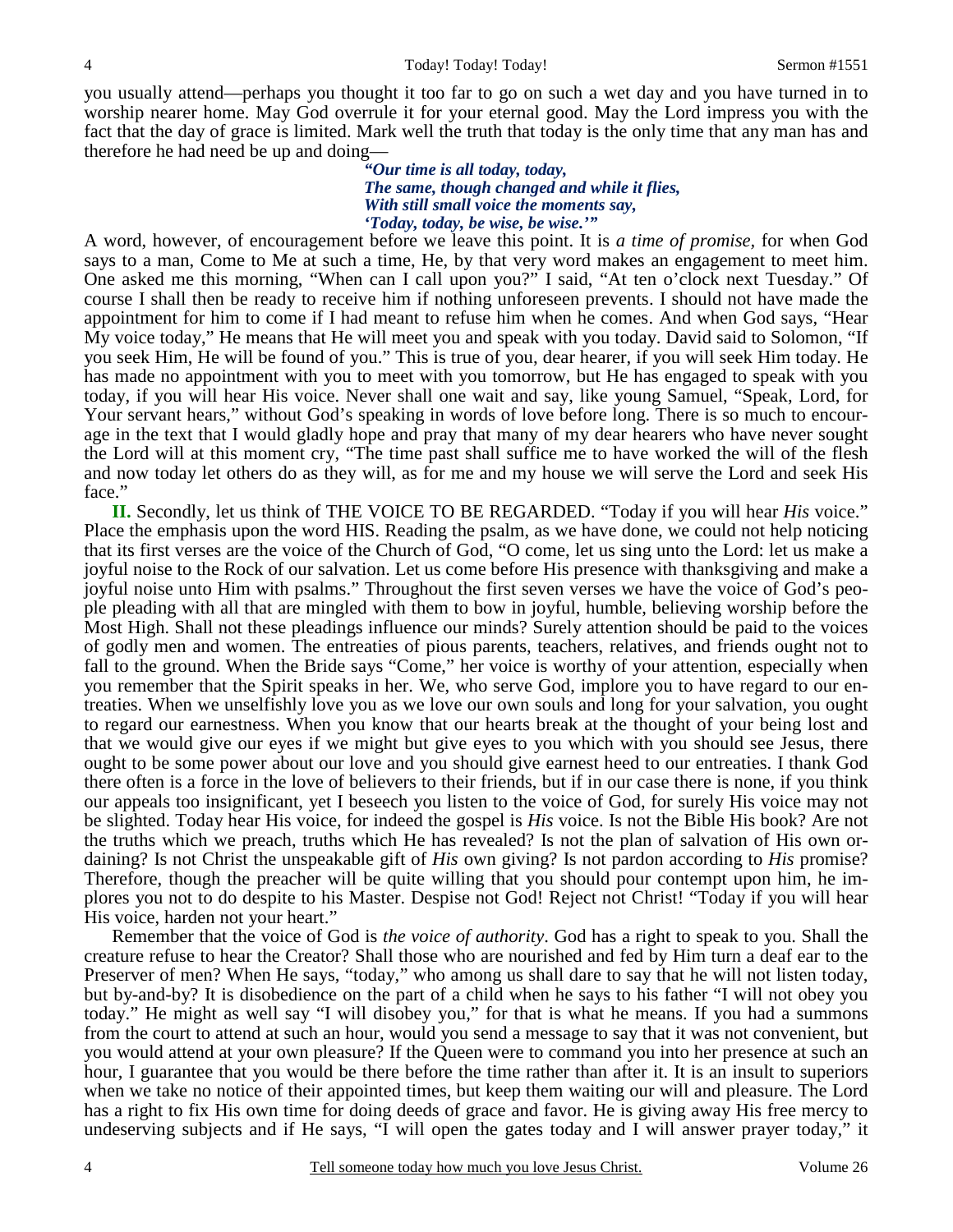would be the height of impertinence if we reply, "You must wait my time. Go Your way. When I have a more convenient season I will send for You." Is God to wait as a lackey upon you? You deserve His wrath, will you slight His love? He speaks in amazing tenderness, will you exhibit astounding hardness? Be not so daring, so profane, so cruel as to talk of delay when the divine message lays such stress on your immediate attention, saying, "Today if you will hear His voice."

 If this strain should not affect the conscience, let me try another. The voice here spoken of is *the voice of love.* How wooing are its tones! The Lord in Holy Scripture speaks of mercy and of pardon bought with blood, the blood of His dear Son. O man, He calls you to Him, not that He may slay you, but that He may save you. He does not summon you to a prison, but He invites you to a banquet. God speaks not as judge, but as father. Not as from Sinai, but from Calvary, "Come, now, and let us reason together, says the Lord; though your sins are as scarlet, they shall be as white as snow." "Come unto Me, all you that labor and are heavy laden and I will give you rest." Do not be cruel to almighty love! Be not ungenerous to eternal pity! When the Holy Spirit says, "Today if you will hear His voice," oh, I pray you, hear and your soul shall live and He will make an everlasting covenant with you, even the sure mercies of David. Personally, I can resist harshness, but love subdues me. I hope that you are cast in even a softer mold than I am. Even human love is hard to resist, but, oh, the love of God, who can withstand it? Base is the spirit that can harden itself against the boundless love of God in Christ Jesus.

 Remember, too, that this is *the voice of power*. This is a sweet thought for those of you who are without strength. You will perhaps say, "I cannot turn to God," but He can turn you. You lament that you cannot feel as you would wish. He can give you every gracious feeling. God's voice alone created the world. He spoke the universe out of nothing and when darkness enwrapped it, He said, "Light be," and light was. He who spoke thus in nature can thus speak in grace and work salvation in you. The text warns you against hardening your heart and if you will listen to the voice of God, it will soften your heart. "His voice breaks the cedars of Lebanon; His voice makes the hinds to calve." So can His voice break your hard heart and cause your hesitating spirit to decide. Only yield to it. Yield to it now. The day may come when you will never hear it again. It is a pitiful story I once heard told of an old man sitting alone with his little grandchild. Taking the little child on his knee, he said, "My boy, seek the Lord betimes; seek Him now." "Grandpa," he said, "have you sought Him?" "No, child," he said, "no." "But, Grandpa, should you not seek Him?" The old man shook his head and sadly answered, "I would, child, but my heart is hard. My heart is hard. There was a time," and then the old man wept. Oh, but if such an old man is here, I say to him, there was a time and there is a time, for even now, though your heart is hard, is there not the promise, "I will take away the heart of stone out of their flesh and I will give them a heart of flesh"? Old man, the Holy Spirit says still, "Today, today," and He that says, "today" can make today for you a day of tenderness and melting till you will be no longer like a stone. How often have I felt the power of that verse**—**

> *"Your mercy is more than a match for my heart, Which wonders to feel its own hardness depart; Dissolved by Your goodness, I fall to the ground, And weep to the praise of the mercy I've found."*

The Lord put that new song into all your mouths.

 The voice of God, let me add now to close this point, ought to be heard because it is *a pledging voice.* God, by calling you, pledges Himself that He will hear you if you come. When He says to you, "Turn you, turn you, why will you die?" He pledges Himself that you shall not die if you turn to Him. When He says, "Seek you the Lord while He may be found," He does, as it were, covenant that He will be found of you. Listen, then, to His promising voice, His cheering voice. It will cast all unbelieving fear out of you and drive away Satan better than David's harp drove the evil spirit out of Saul. God help you to do so.

 The voice of God should be *easy to hear,* for "the voice of the Lord is powerful, the voice of the Lord is full of majesty. The voice of the Lord shakes the wilderness. The Lord of glory thunders." All nature bows before the roll of His voice. Full often during this week, above the roar of the sea, or the clamor of traffic in the street, peal on peal of the voice of God was heard till the mountains trembled to their foundations and the heavens were astonished. What deafness must sin have caused to man that he cannot hear the voice of God! Oh, be willing to let that voice penetrate your hearts; it will do so if you are but willing that it should. May God work in you to will of His good pleasure. I fear that some of you are so very busy that you will not reserve your ear for God even for half an hour. You are too much tak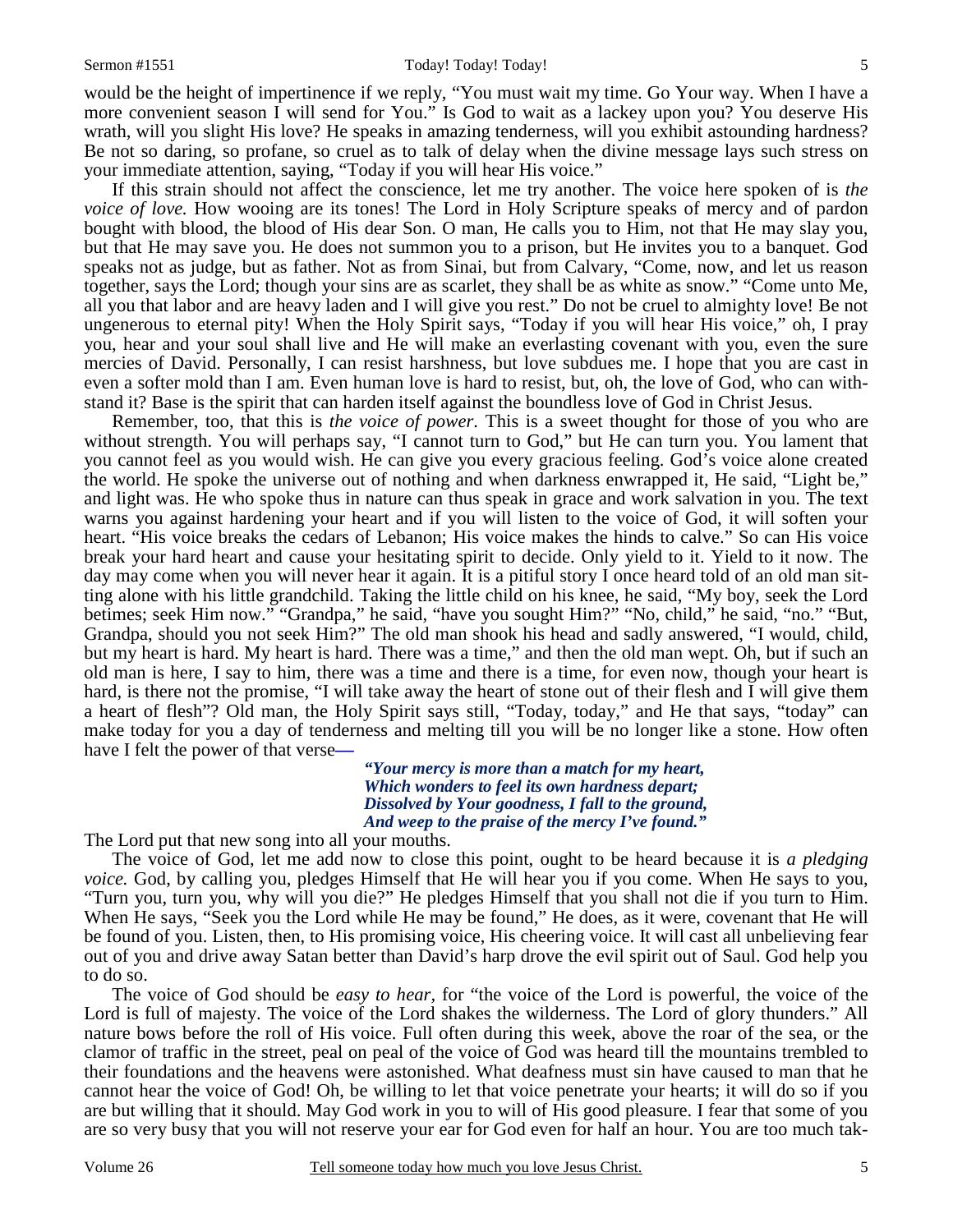en up with the discord of the world to heed the harmony of heaven. Diodorus Siculus says that in Sicily the herbs are sometimes so odoriferous and in certain places there are such thick beds of them, that when hounds pass through them they lose the scent, and I fear that in some men's lives there are so many vanities, so much love of the world, so many poisonous flowers, in fact, that they lose scent of things eternal, if they ever had any. Yet what will it profit you if you gain the world and lose your souls? You will not gain the world in business in these dull times, profits are small now. You will not gain a world, will you? No, nor half a world, nor even a moderate fortune, but whatever your gain is, look at it and judge if it is not a poor compensation for a lost heaven, a lost eternity, a lost soul.

 If you lose your soul you have lost all. A bankrupt may begin again if it is but bankruptcy of this world's goods, but what can he do who is bankrupt for eternity and can never start anew? Oh, you that never think of this, if you never have another warning, let this come home to you! You must die, sirs! You must leave your moneys and properties, your shops and your warehouses. You of smaller estate must leave your cozy cottage or your comfortable room and all the little treasures of home. And what will your naked spirit do if it has no resting place beyond the skies? Must it flit forever over a shoreless deluge of woe and find no rest for the sole of its feet? Hearken and consider. "Today if you will hear His voice, harden not your heart." Thus says the Lord, "Incline your ear and come unto Me; hear and your soul shall live." May the Lord bless you now and may His Spirit lead you to hear, to believe, to obey.

**III.** Now comes our third point and as time presses we must speak in condensed words of THE EVIL TO BE DREADED. "Harden not your hearts," there is really no need, they are hard enough already. "Harden not your hearts." There is no excuse, for why should you resist love? "Harden not your hearts." There can be no good in it. A man is the less a man in proportion to his loss of tenderness of heart. Sensibility is, in many aspects, a high possession. Sensibility of the affections and the heart is rather to be cultivated than lessened, for it may turn out to be the beginning of grace. "Harden not your hearts." You cannot soften them, but you can harden them. There is an awful power for evil about every man. Do not try how far it will carry you. To do good, man needs the help of grace, but to do ill he needs no aid and if he did, the devil is there to lend it to him right speedily. "Harden not your hearts," for this will be your ruin. It is the suicide of soul.

 For first, *it will be a serious evil if you do*. To harden the heart in this case is to harden it against God. The voice is that of the Lord of hosts. Be astonished, O heavens. God is speaking in boundless grace and the man is hardening his heart in the presence of God! Under the sound of love's entreaties, within earshot of mercy's imploring tones, the sinner is hardening his heart. Sad work to harden one's heart against one's own welfare! Shall any man do this and go unpunished? What do you think?

 He hardens his heart willfully. He feels some drawings to good things and he pulls back. Grace leads and the man starts aside with resolve not to follow. Have you ever done that, my hearer? Did you ever say, "It will not do," and put down the rising emotion? Did you ever, when reading a good book, or at a deathbed side, or when hearing an earnest sermon, do violence to your better self? Take care, take care, they will be lost indeed who of set purpose wander from the right path. O do not perish out of spite to love. Some have resisted conscience frequently. They find it hard to go to hell and yet they push on. Many of the more dissolute kind slide downward from vice to vice. They perform a horrible *descent*, as down a mountain of ice. They give themselves up to iniquity and away they go to perdition. Woe unto such! Others of us have been highly favored, for across our way God has, as it were, cast felled trees and iron chains to stop our downward career. If you do get lost, some of you will have to wade through your mother's tears and leap over your father's prayers and your minister's entreaties. You will have to force a passage through the warnings of godly people and the examples of pious relatives. Why this effort to destroy your own souls? Why so desperately set on self-destruction? It must be a gigantic evil for a man to do this and continue to do it. Will you do it again this morning? Are you resolved to be lost? If so, then there is one thing I would like you to do and that is to put it in writing. I would, daring as it seems of me, challenge you to write out your covenant with hell. I would have you look yourself in the face and say, "I have surrendered myself to a life of sin and I am resolved to take the consequences and to die an enemy to God." If you will put that in black and white I feel persuaded you will stand back from it and say, "It must not be." But you answer, "No, I could not write it." Then why do it? Perhaps this morning one more obstinate fit will end all our hope of you. One more holding of conscience by the throat until it turns black in the face with your grip may be the final action that shall decide your future and you will never be troubled again by compunction or conviction. Ah me, if it should come to this that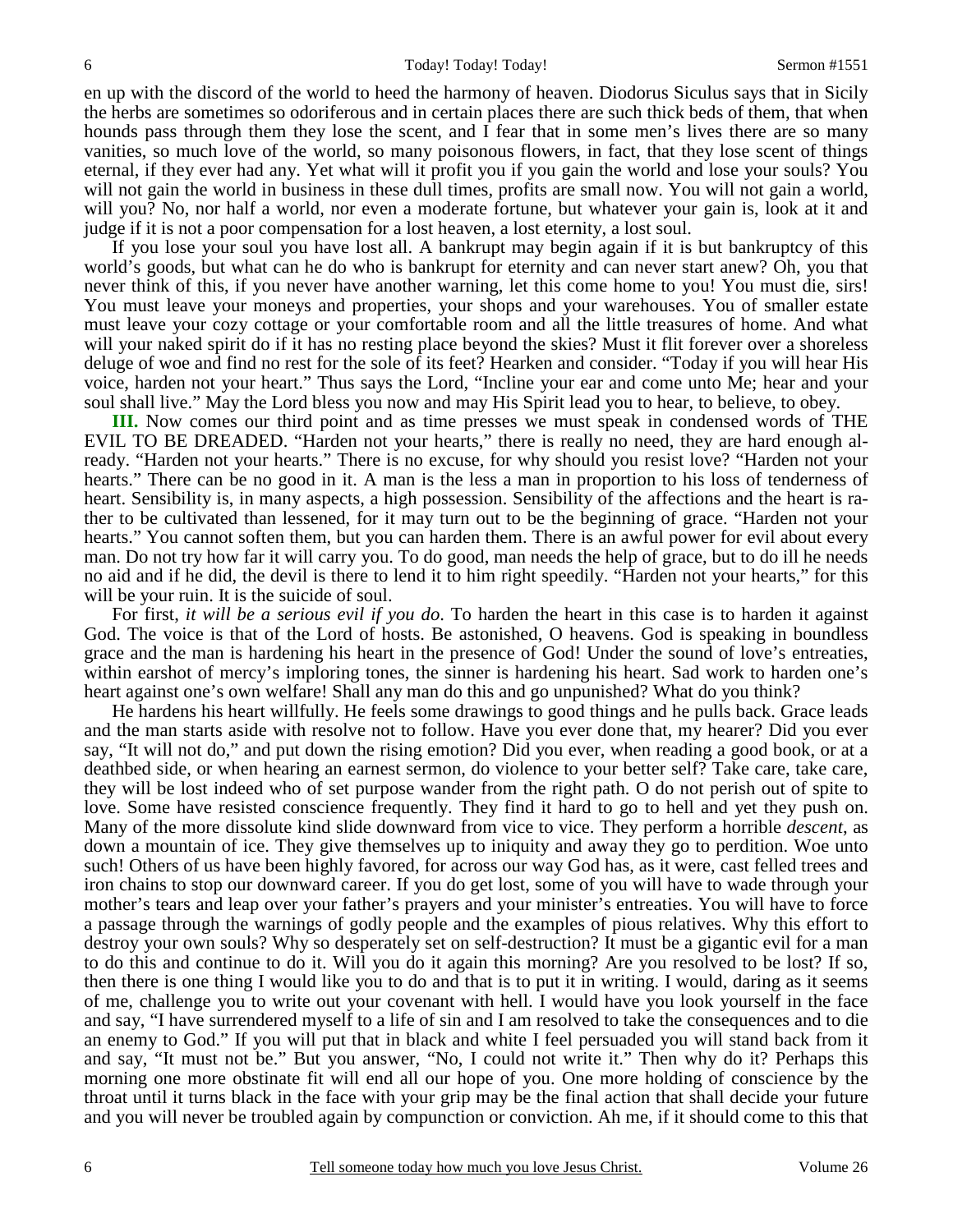#### Sermon #1551 Today! Today! Today! Today! Today! 7

you will, from now on, glide down without a jerk into the bottomless pit! God forbid it. Oh Almighty Spirit, suffer it not to be so with any here! To harden the heart is a great evil.

 And *it is a greater sin,* let me say next, *in some than in others,* for the Scripture quotes the instance of Israel. The Holy Spirit says, "As in the provocation, when your fathers tempted Me and saw My works forty years." Some of you are the highly privileged as compared with others. Look at the multitudes that live in our back streets and courts and alleys who never heard the gospel, were never trained to go to the house of prayer, and who live and die ignorant of it! How much better your lot! Many of you cannot recollect when you first came to a place of worship. You were brought here when you were children. You know the gospel thoroughly, though you know it not in your hearts. What guilt must be yours to sin against such light and such special advantages! Some of you have often been warned. You have frequently twisted about on those seats most uneasily. You have gone home and you could not eat. You have felt you must turn, but you have not done so! You are as careless as ever. "He that being often reproved hardens his neck, shall suddenly be destroyed and that without remedy." Certain of you have also been chastened. You have had a great deal of trouble. You have lost your dearest friend, or you have been sick yourself, and been forced to look into eternity and see how dark it is. On your weary bed you moaned in spirit**—**

### *"Dark is all the world before me, Darker, yet, eternity."*

Yet affliction has had no good effect upon you. "Why should you be stricken any more? You will revolt more and more." Already you are as ill as you can be. The whole head is sick with sorrow and the whole heart faint with grief. You have bruises and sores today as the result of God's chastening. Will you revolt more and more? Will you still offend? Yes, and on the other hand, some of you have been greatly indulged by God. You have all that heart could wish. He has prospered you in business beyond your expectation. He has made you happy in your wife and in your children. He has set a hedge about you and all that you have, and yet you are not His. Oh, why can you stand out against love when she multiplies her favors? I pray and beseech you, by the love of our dear God, treat Him not so ill, but confess your fault and seek His face. I know some, too, who have had hard struggles of conscience and are having them now. Which way they will turn I know not. May God cast the weight of time cross into the scale and decide them for heaven! Perhaps I am even speaking to some who have made a profession of religion but do not really know the power of it in their own hearts, and are acting very inconsistently with it and doing much to dishonor the name of Christ. By the vows they have made in baptism wherein they declared that they were buried with Christ, let them hear His voice and hearken to Him before the day of grace shall close.

 I must beg your further attention a minute while I say that this great sin, *this dreadful sin, can be committed in a great many ways*. Only one thing can soften the heart and that is the blood of Christ applied by the Holy Spirit, but fifty things can harden the heart. I shall tell you what others do, but I beseech you not to emulate them, "Harden not your hearts." Some harden their hearts by a resolution not to feel. They set their faces like flints and resolve to shake off the Word. I recollect preaching once when my host disappeared about the middle of the sermon and I noticed that a friend who had traveled there with me disappeared, too. Afterwards I found out the reason. I said, "What made So-and-so go out?" He said, "I guessed what it was and I went after him and he said to me, 'Mr. Spurgeon handles me like a piece of India rubber and shapes me as he likes. If I stay in there I shall be converted and that will never do and therefore I slipped out.'" Ah me, many fly from their best friend. While they are plastic they are afraid of being cast into the right mold. Some of you are very much like plaster of Paris, or other cement which will take any shape while it is soft, but oh, how quick it sets and there is no altering it. If you are somewhat affected this morning, do not resist the feeling, but give the full assent and consent of your heart to it. Who knows, you may now be saved. Perhaps if you are not molded while I am preaching, on the way home the plaster will set, hard as a rock, and your shape will be fixed for eternity.

 Many harden their hearts by delay, by not yielding today, by wishing to wait. Hundreds harden their hearts by pretended doubts, by making foolish criticisms and caviling remarks. They talk about the speaker's mode of utterance and they get their conscience quiet by remembering a false pronunciation or an ungrammatical sentence. Or else they say, "We cannot be sure of it. Professor Wiseman says differently." Ah, yes, but if infidel professors are cast into hell, their learned observations will not comfort you when you perish in their company. Look to your own souls and let the professors see to theirs. Some of these literary and scientific men will have a great deal to answer for. They gain their eminence by dar